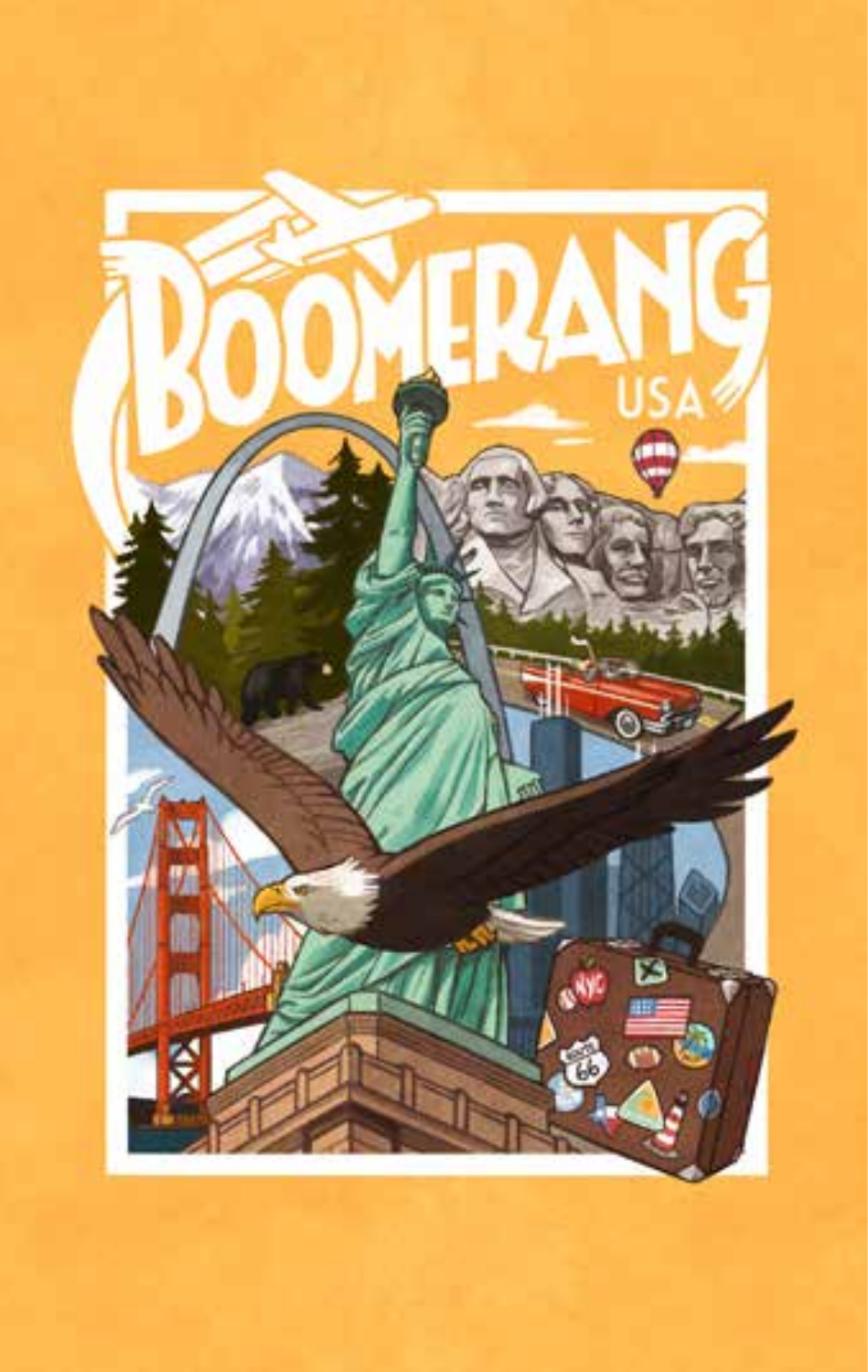**A COME-BACK-AGAIN CARD GAME!** Designed by Scott Almes Illustrated by Kerri Aitken

Welcome to *Boomerang: USA*! Players will be touring The United States, trying to see and do as much as they can before their vacation ends! By spotting native animals, pieces of Americana, and by doing other holiday activities, players will earn points.

Every round players will draft cards, mark off various accomplishments on their score sheets, and at the end of the game, the best traveller wins! Can you go from coast to coast and have the best road trip ever?

*If you have played other games in the Boomerang family, you can probably skip ahead to Step 4 (how players score) later in the rules...*

**2**

## **COMPONENTS:**

- 28 cards
- 4 pencils
- 1 score pad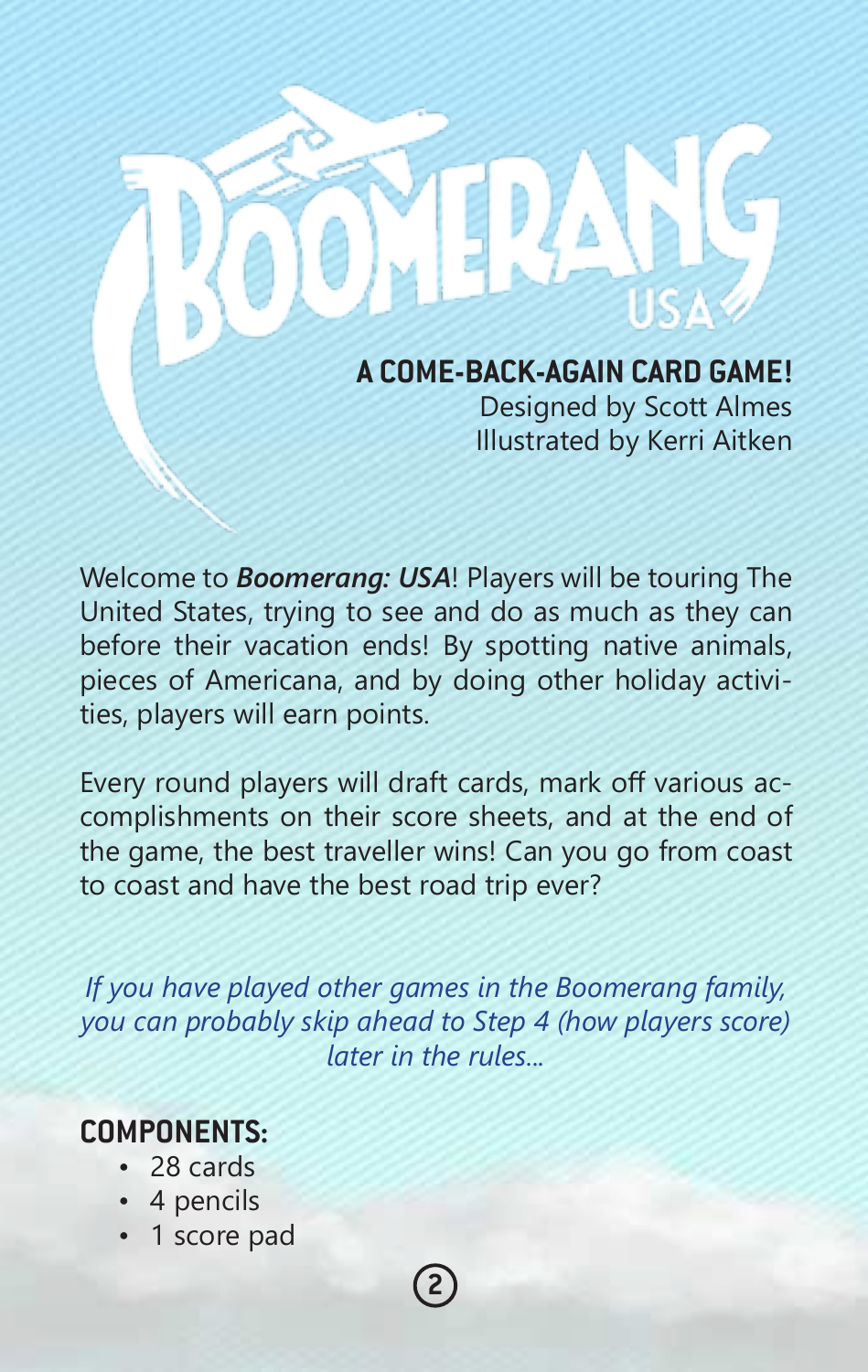

## **SETUP:**

- 1. Give each player a sheet of paper from the score pad, and a pencil.
- 2. Shuffle all the cards, place them in a face-down deck, and you are ready to begin!

# **GAME PLAY:**

The game will be played over the course of four rounds. During each round, players will draft from a hand of cards in the hopes of scoring in five different categories.

At the end of each round, players will record their scores and then the cards will be shuffled again. After four rounds, the players add up all their scores and determine the winner!

## *Every round, follow these steps:*

- 1. Deal seven cards to each player
- 2. Players select their Throw cards
- 3. Players pass and draft 6 more cards
- 4. Players score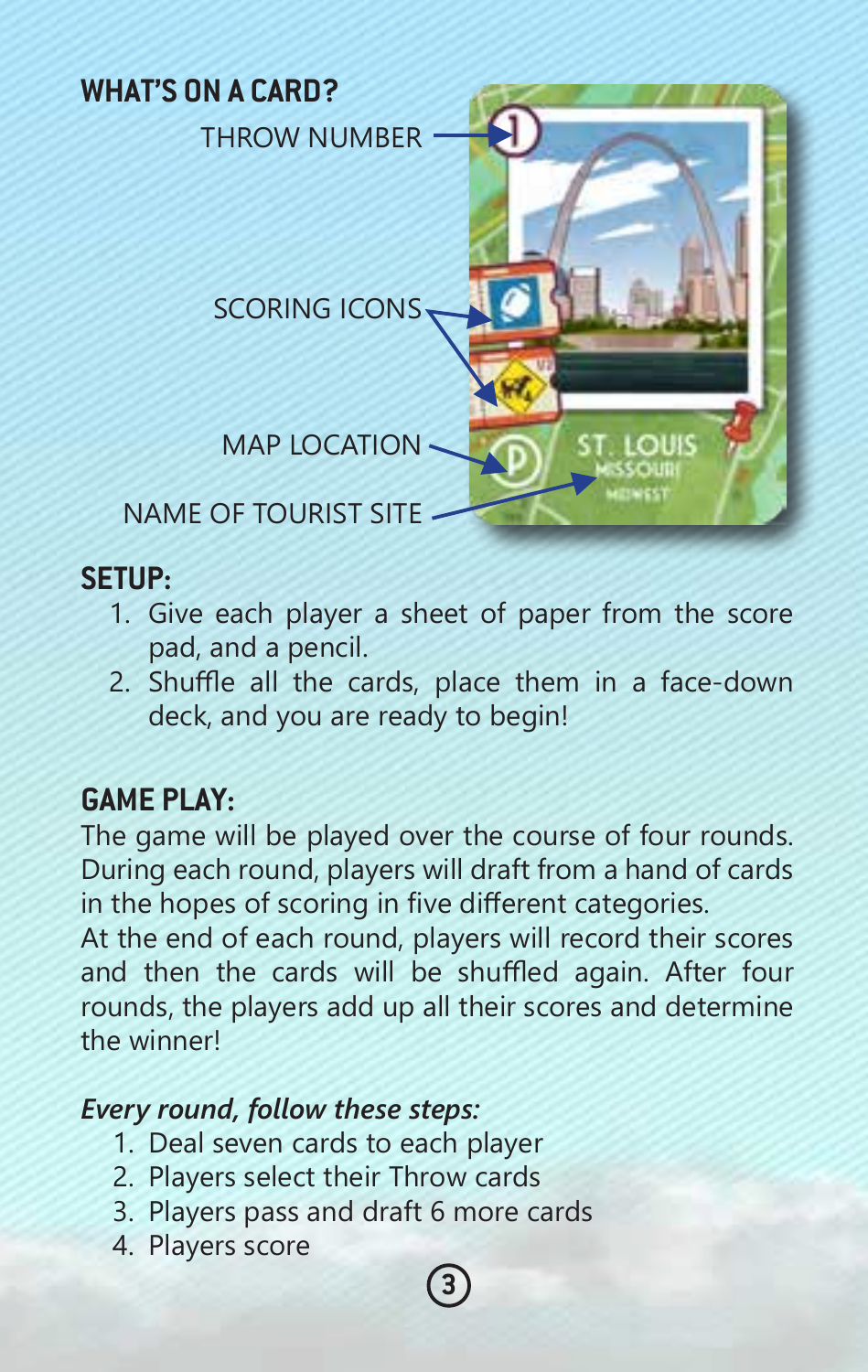*In detail, this is what happens during each step...*

## **1) Deal seven cards to each player:**

To begin each round, simply shuffle the 28 cards and deal each player a hand of seven cards. If you are playing with less than four players, there will be some cards left over. Place these face down and away from the players. They should not be looked at until the start of the next round when all 28 cards will be shuffled together again.

### **2) Select a Throw card:**

After receiving their seven cards, players should look at their hand and select a Throw card. Each player places their chosen Throw card face-down in front of themselves. This card will form part of a player's score for the round, but unlike the other cards players will select, the Throw card is not revealed to the other players until the round ends. (You may always look at your own Throw card.)

Your main goal when selecting a card to be your Throw card is to score a good Catch at the end of the round. This is done by regarding the numbers at the top left of the cards (cards are numbered 1-7). You will compare the number on your Throw card to the number on your Catch card (the last card you receive - see below) to score points.

## **3) Players pass and draft cards:**

Once each player has selected a Throw card and placed it face-down in front of themselves, they pass all the remaining cards in their hand, face-down, to the player on their left. Every player will then look at the new hand of cards, select one card from it, and place it face-up in front of themselves, next to their Throw card.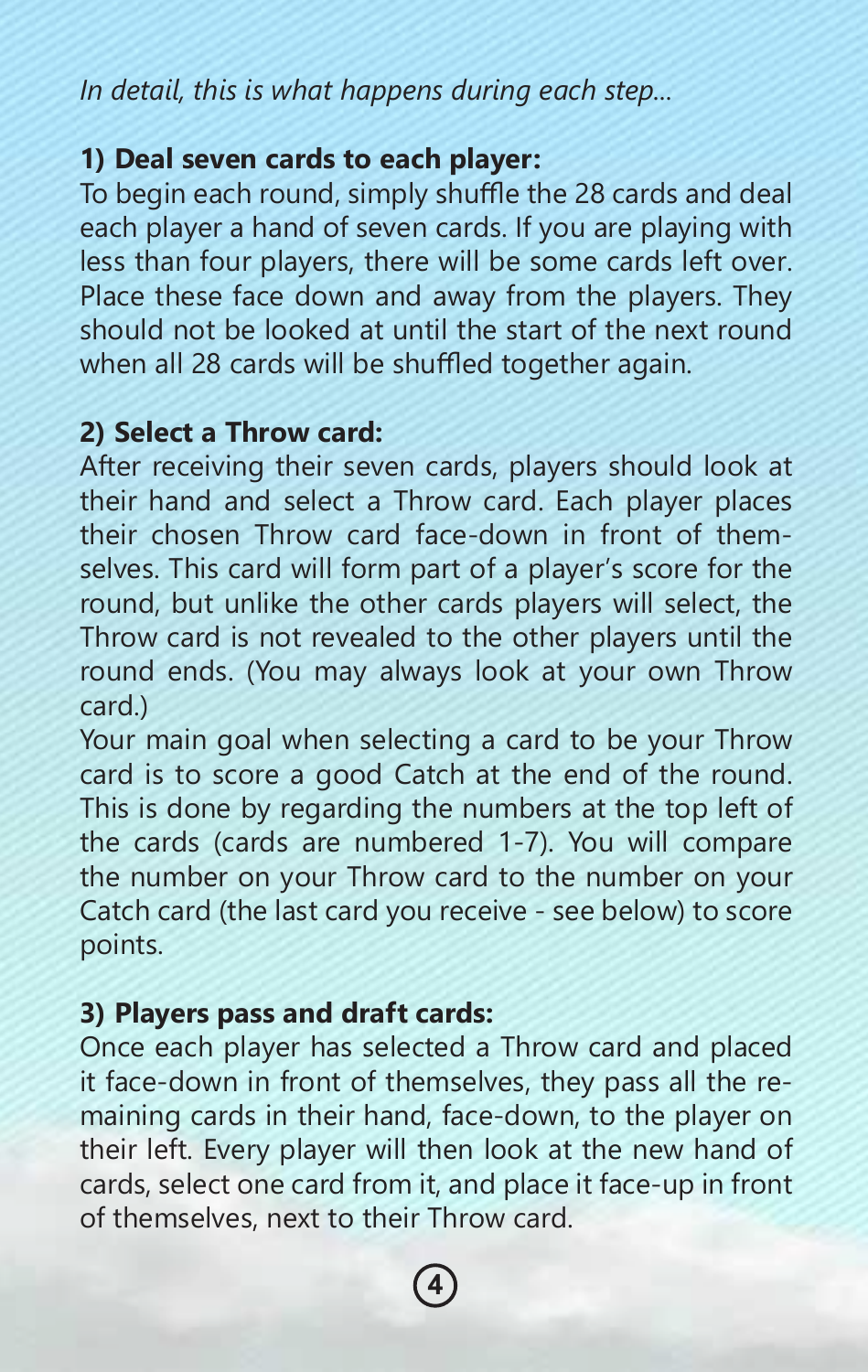After this is done, pass your hand (now containing five cards) to the left again. Every player will then select another card, place it face-up next to their other chosen cards, and then pass the hand once more.

This continues until there is just one card remaining in each player's hand. That one card is passed to the left and instantly added to that person's face-up row of cards. This final card will be known as each player's Catch card (see below).

#### **4) Players score:**

Now players score their results from the round. Every player will calculate their scores for the round on their personal score sheets. There are several different categories of scoring, and each player's score for the round will be determined by the seven cards they drafted during the round.

*In detail, these are the different ways players will score at the end of each round...*

### **Throw & Catch:**

To begin scoring, compare the number on your Throw (first card) and Catch (final card). If the number on your Catch card is equal to or higher than the number on your Throw card, you earn the number on your Throw card as points. Enter this score every round at the top of your score sheet.

*For example: If your Throw card has a 4 as its number, and the final card you receive as your Catch card has a 5 as its number, you would score 4 points this round for your Throw & Catch. However, if your Throw was a 3 and your Catch was a 2, then you would score 0 points.*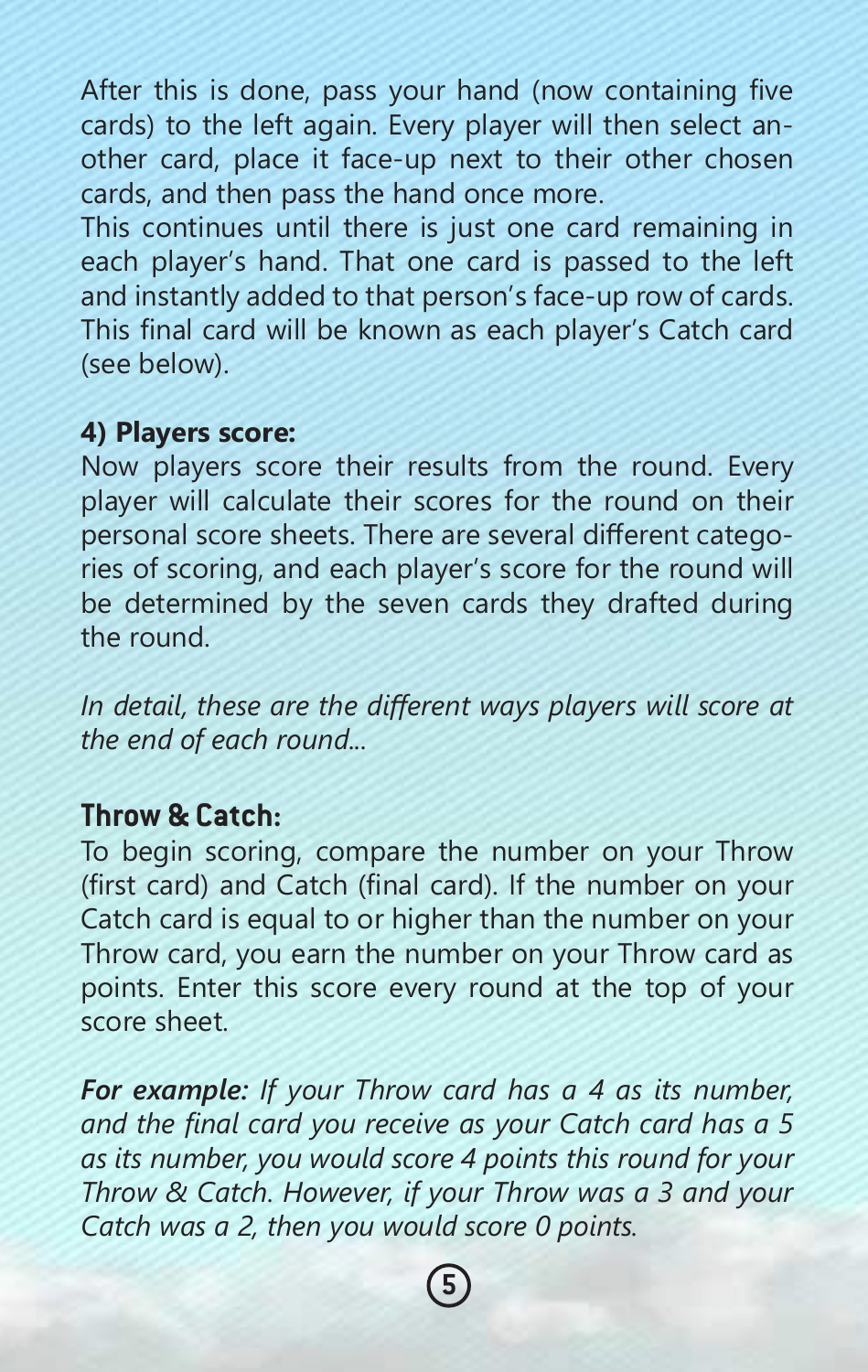*This player scored 2 for their catch in round 1, 1 in round 2, and 4 in round 4. In round 3 their Catch had a lower number than their Throw.*



# **Tourist Sites:**

For each town you have 'visited' this round (the locations depicted on each card you drafted), cross out its corresponding letter on the map on your score sheet. At the end of the game, you will get one point for each site you visited.

*This player drafted cards I and J in round 1, and crossed them out on their map. In round 2, they drafted card K and in round 3, card L. Because they finished the red region first, they also scored a 3 point bonus!*



In addition, the towns are connected by pathways (representing roads and railway tracks). As soon as you have visited two towns that are connected by a single pathway, draw the line the connects the two towns. If you are the first to connect any town on the west coast with any town on the east coast with a continuous path, then you will also receive a bonus as depicted on the score sheet. (7pts for the 1st person to do so, 3pts for 2nd, and 1pt for anyone else to do so - if playing in a 3 or 4-player game.) If you score for completing a west-east route, announce it to the other players so they know to cross off the score you receive, while you circle it. (Each player may only score the west-east connection once.)

Each region of the US also has a 3 point bonus associated with it if you are the first to visit all 4 towns in a region. (The regions are separated by color.)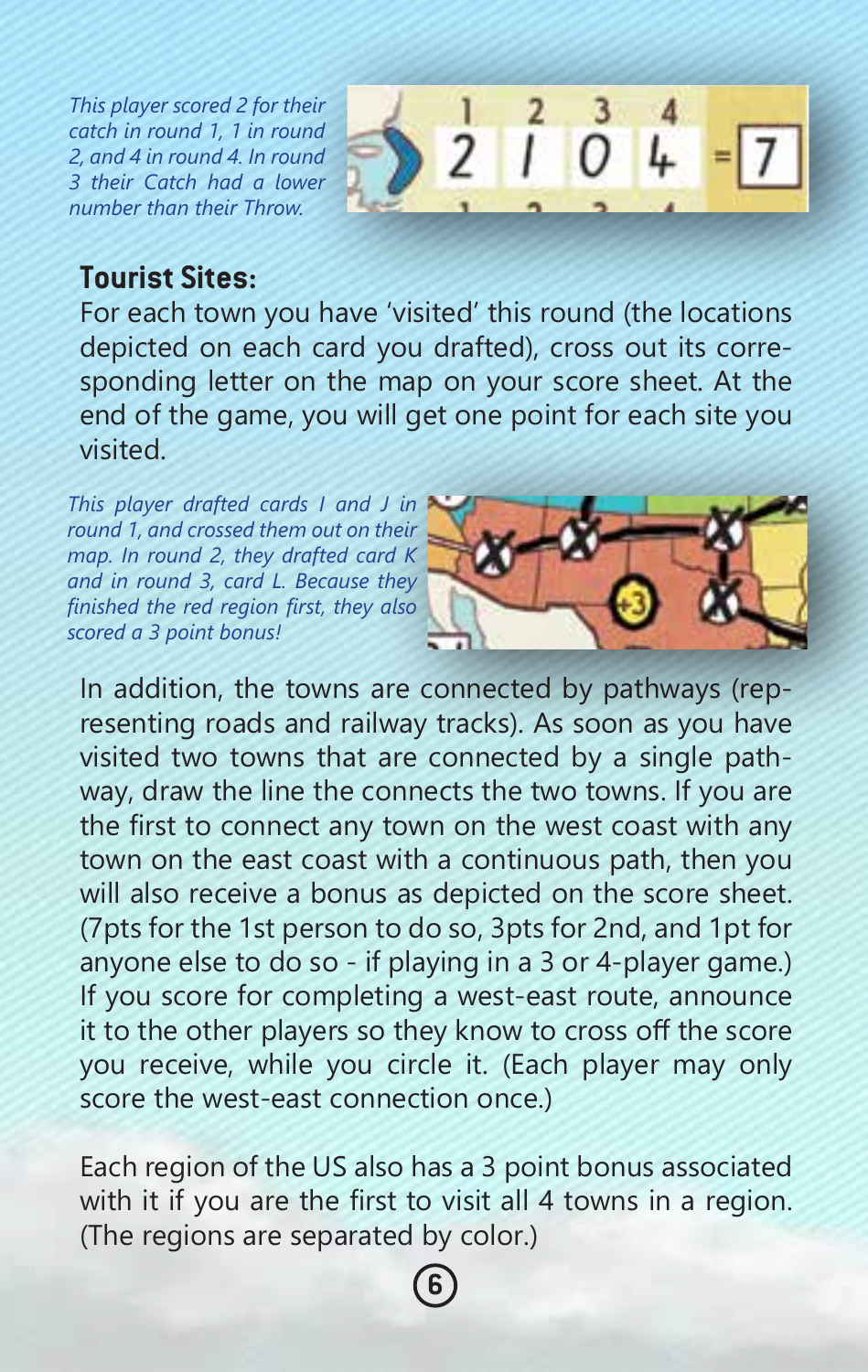Announce if you finish visiting a region to the group while scoring your sites and circle the region's '+3' bonus star as a reminder. All other players should scribble over the '+3' star as a reminder that the bonus has been taken by another player and can no longer be won.

*Note: If multiple players finish the same region or a westeast route at the end of the same round, then they all earn the same bonus.*

*Also note: The east coast and west coast cities are circled in blue for clarity.*

*Also note: You may collect the cards of sites you have already visited on future rounds, however you will not cross out the site on your map again, nor will you score any points for visiting the same place more than once.*

### **Americana:**

Many cards also show green icons, referring to things you have seen on your travels. Each item has a value associated with it: Mail Boxes are 1, Baseball Caps are 2, Football Jerseys are 3, and US Flags are 5. Add up all the values of each item you collected on your cards this round and write this number as your score in the corresponding space on your score sheet.

However, in the next round, if you don't see **more** Americana than in your previous round, your score will be zero! On the plus side, If you do score a zero, in the following round you will only need at least 1 Americana point to score.

*For example: If Scott has collected 3 cards with Jerseys, and 1 card with a Mailbox, his Americana total is 10 (3 + 3 + 3 +1 = 10). His score will be 10 for the round, but next round he must score at least 11, or his Americana score*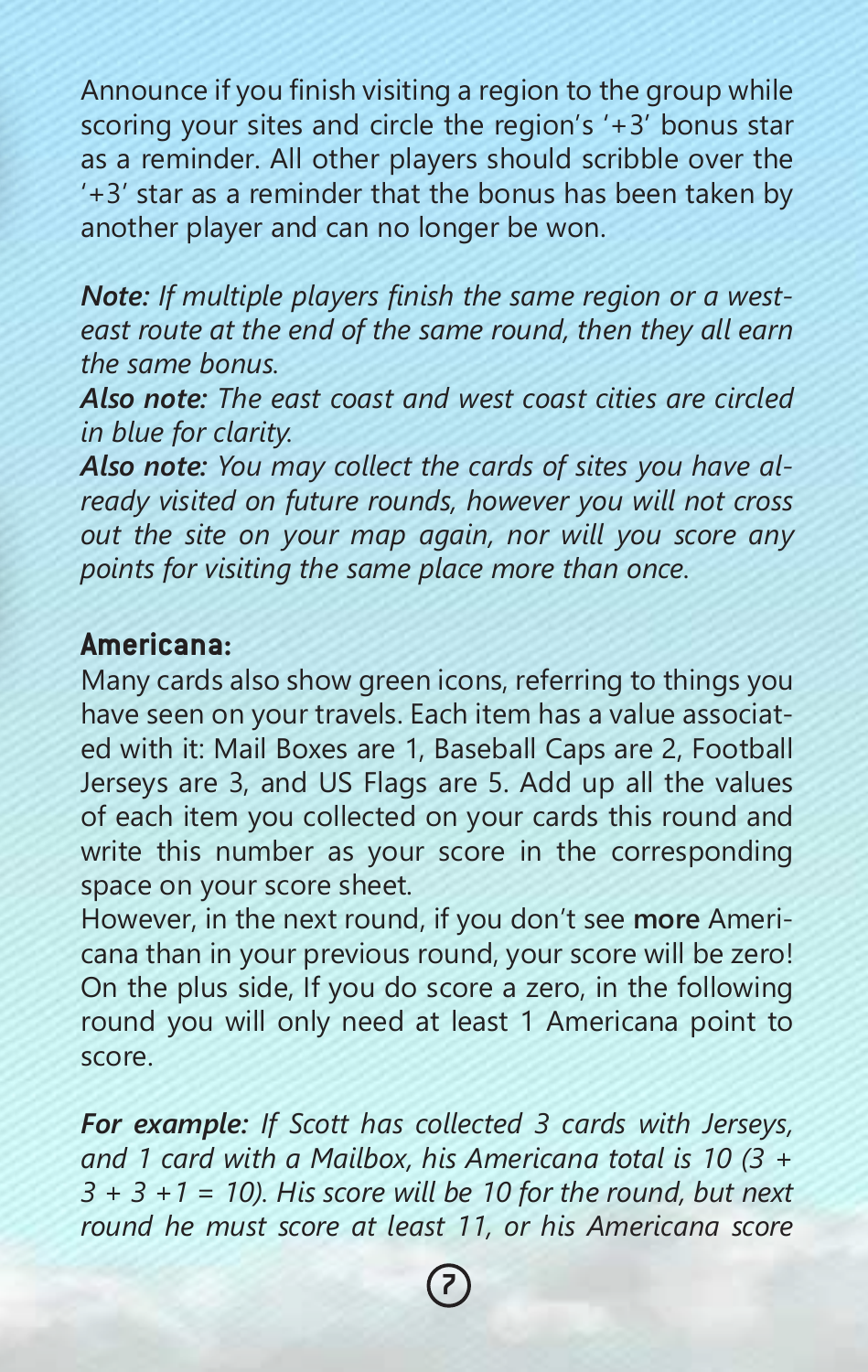#### *will be 0!*

*In round 1, this player drafted 8 points worth of Americana, but in round 2, they only collected 7 points so they scored 0! In rounds 3 and 4 they continued to score higher than the round before.*



### **Animals:**

For each pair of matching yellow animal symbols on the cards you drafted this round, you score the points marked on that animal (Trout are 3, Cattle are 4, Grizzly Bears are 5, Bald Eagles are 7, and the ever-elusive Big Foot is 9). Total what you score for all the matching animal pairs you collected this round and mark it in the next available square in the Animal row of your score sheet.

*For example: Trout are marked with 3. So, if you get a pair of trout you score 3 points (not 6). If you only have one animal of a type, you don't score anything for it. Three-ofa-kind would only score as if you had two. Four-of-a-kind would score twice, as you have two pairs.*

*In round 1, this player collected two trout for a score of 6. In round 2, she collected a pair of cattle and a pair of bears for 9 points!*



### **Activities:**

Finally, check the blue Activities icons on all the cards you drafted. Scoring Activities is optional. For any single Activity you would like to score each round, count how many icons of that Activity you have on your seven cards, and score the corresponding points as per the table at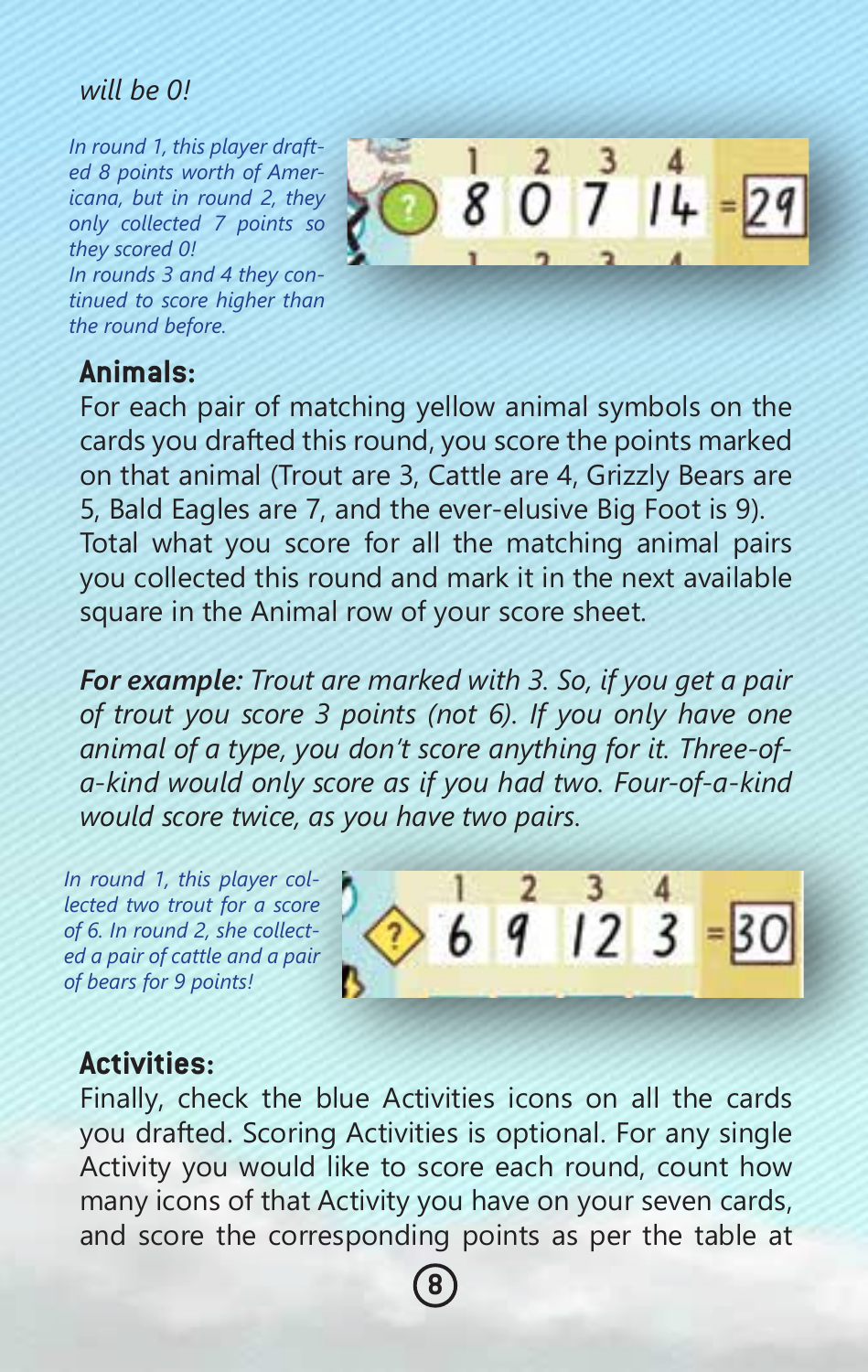the bottom of your score sheet.



Write your score in the square under the matching icon in the Activities row of your score sheet.

*For example: If you drafted three matching Hiking icons in the round and you decide to score Hiking, you would receive 4 points.*

*In round 1, this player collected five hiking cards and scored 10 points. In round 2, she collected two sport cards and in round 3, 2 dining cards. Unfortunately, she missed out on scoring sightseeing!*



*Note: You may only score one Activity per round, and you may only score each Activity (Sightseeing, Sporting Events, Hiking, Dining) once per game, so if that Activity's space is filled it cannot be scored again!*

#### **THE NEXT ROUND**

At the end of each round, after everyone has finished scoring, collect all 28 cards, and shuffle and deal out a new round as before.

*Note: If playing with less than 4 players, collect the cards used in the previous round, shuffle them, and place them in a face down deck below the cards that were set aside when dealing out the previous round. Then deal the new round*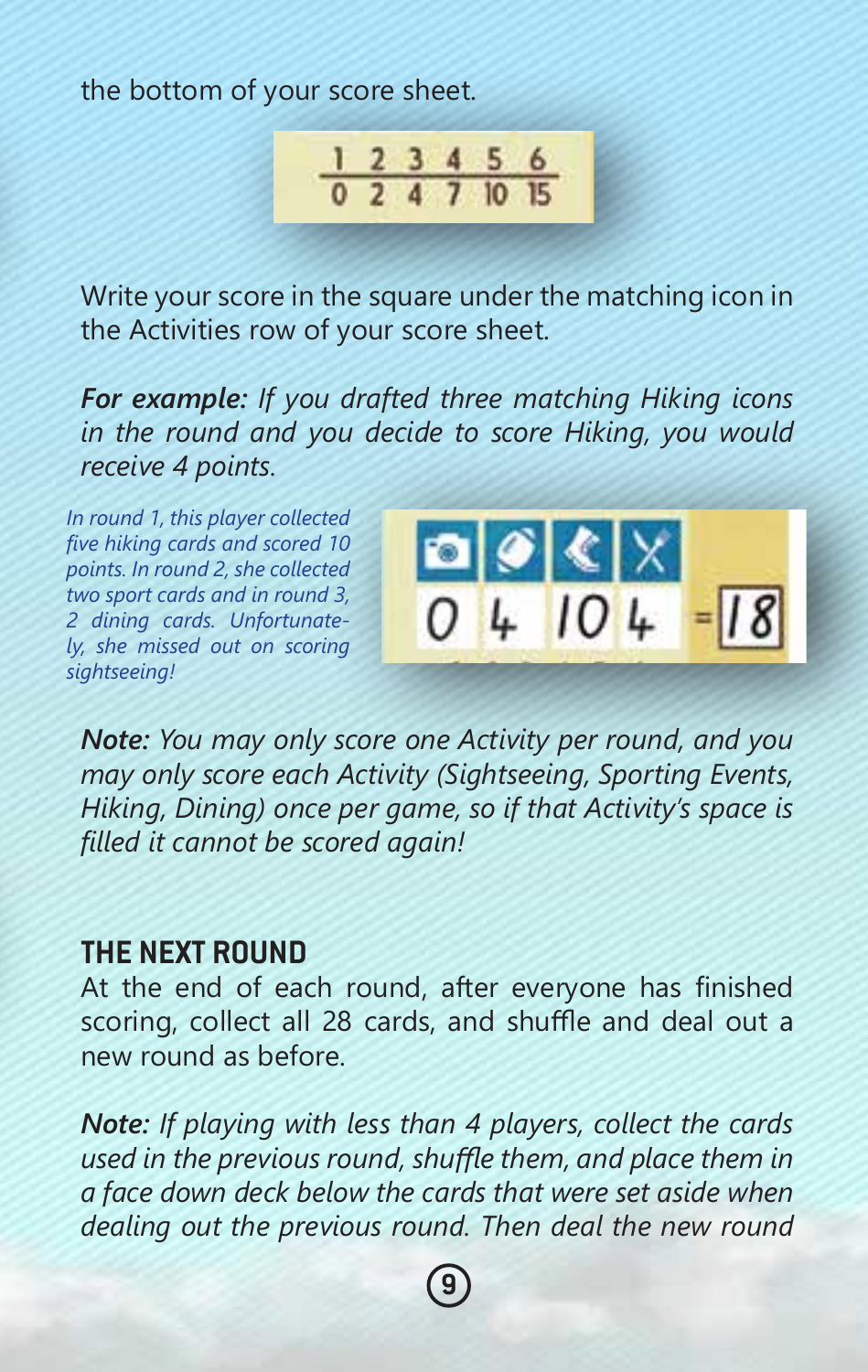*from the top of the deck. This way the cards that were not dealt last round will definitely be in the next round.*

#### **GAME END**

After scoring the fourth round, the game ends. Players must add up all their scores in every scoring category, and then find their grand total by adding up all their category totals. (Don't forget to add the Tourist Sites, westeast coast connection and region bonuses!) The highest score wins!

In the case of a tie, the tied player who scored the most for their west-east coast connection wins. In the unlikely event that no player, completed this connection, or if this score was also a tie, then the tied player who scored the most for their Throws and Catches wins.

#### **DIRECTION VARIANT**

To add more variation to the card drafting in a three or four player game, alternate passing cards to the left and then to the right each round.

#### *Publisher's Note:*

*In order to create a more interesting and entertaining game, some locations on the cards depict animals, etc., that may not actually be native to these locations. We ask that Boomerang be treated as a game, not as an educational tool :)*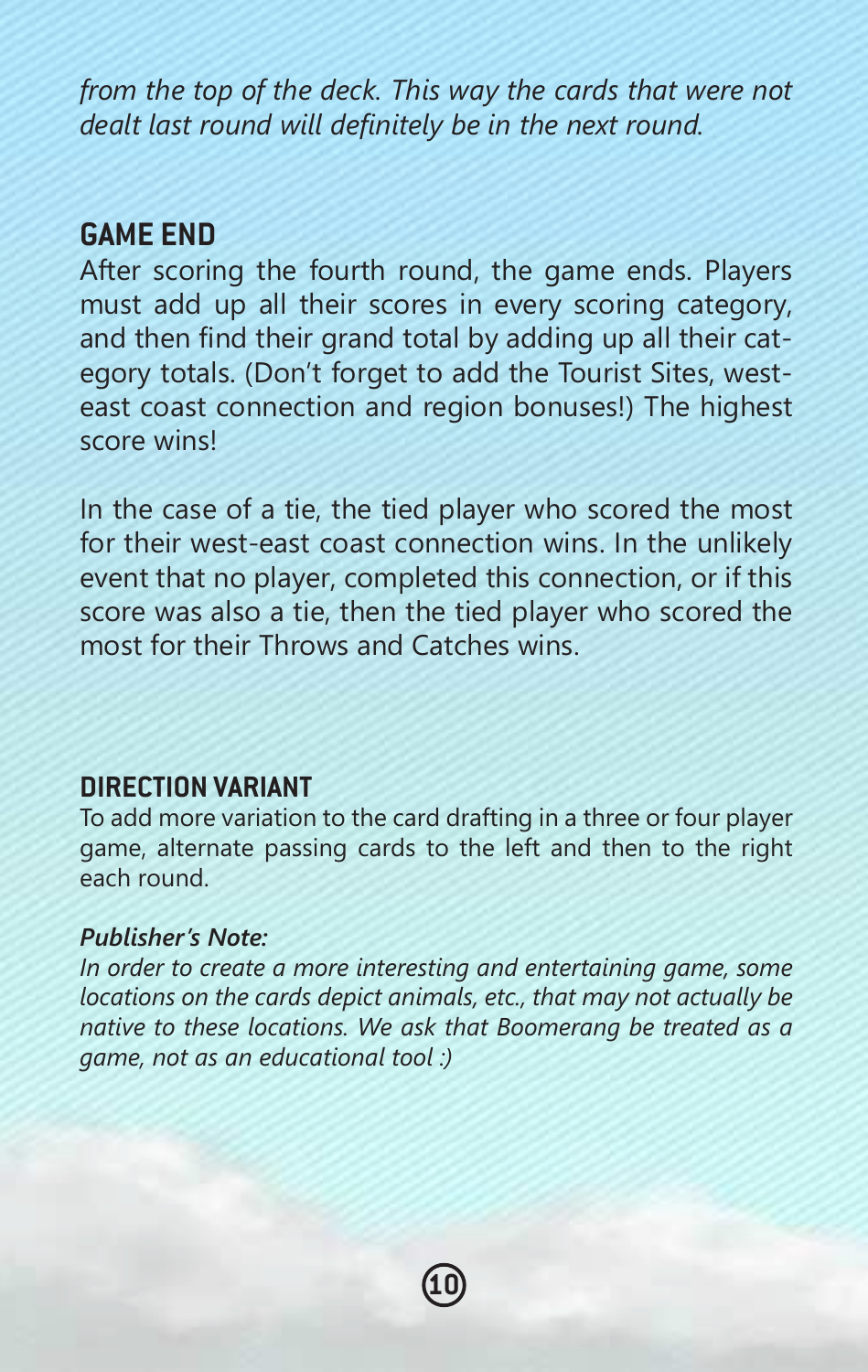

#### **CREDITS**

Designer: Scott Almes Illustrator: Kerri Aitken More...

MATAGOT DETAILS AND LOGOS COPYRIGHT INFO All rights reserved. Printed in China. Warning: Choking hazard! Keep away from children under the age of 3. Please keep this information for future reference.